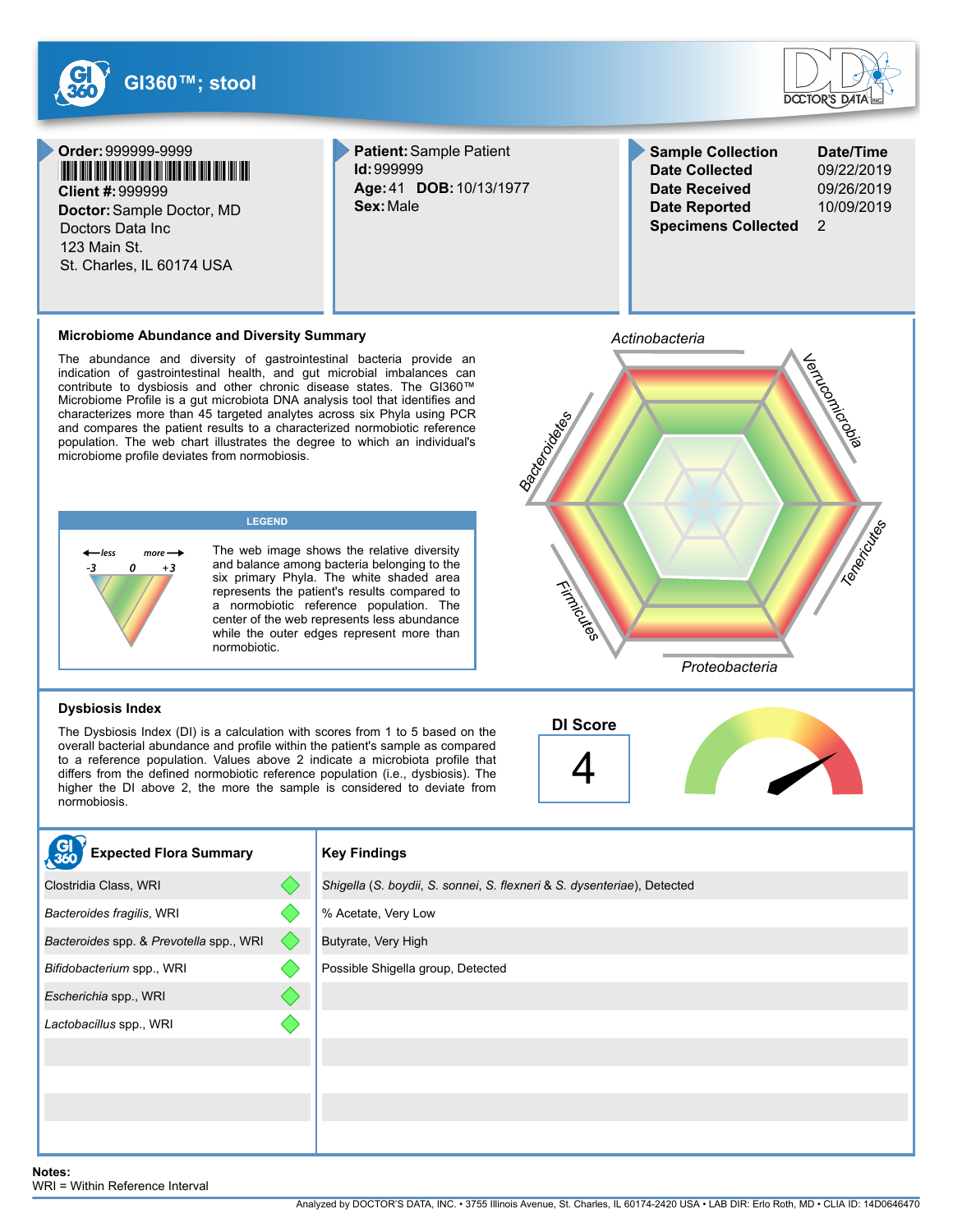



**Order:**999999-9999 <u>i mana ana ana ana amin'ny faritr'i Nord-Amin'ny faritr'i Nord-Amin'ny faritr'i Nord-Amin'ny tan</u> **Client #:**999999

**Doctor:**Sample Doctor, MD Doctors Data Inc 123 Main St. St. Charles, IL 60174 USA

**Patient:**Sample Patient **Id:**999999 **Age:**41 **DOB:**10/13/1977 **Sex:**Male

**Sample Collection Date/Time Date Collected** 09/22/2019 **Date Received** 09/26/2019 **Date Reported** 10/09/2019 **Specimens Collected** 2

| GEN<br>≺≞<br>в |  |
|----------------|--|
|                |  |

| -3              | - 7 | - 1 |                                  |             | +3               |
|-----------------|-----|-----|----------------------------------|-------------|------------------|
| <b>Very Low</b> | Low |     | <b>Within Reference Interval</b> | <b>High</b> | <b>Very High</b> |
|                 |     |     |                                  |             |                  |

Results are graphed as deviations from a normobiotic population. Normobiosis or a normobiotic state characterizes a composition of the microbiota profile in which microorganisms with potential health benefits predominate in abundance and diversity over potentially harmful ones.

| <b>Actinobacteria</b>              | <b>Result</b> | -3   | $-2$ | $-1$ | 0 | $+1$ | $+2$ | $+3$ | <b>Reference Interval</b> |
|------------------------------------|---------------|------|------|------|---|------|------|------|---------------------------|
| Actinobacteria                     | 0             |      |      |      |   |      |      |      | $-1$ to $+1$              |
| Actinomycetales                    | 0             |      |      |      |   |      |      |      | $0$ to $+1$               |
| Bifidobacterium spp.               | $\pmb{0}$     |      |      |      |   |      |      |      | $-1$ to $+1$              |
| <b>Bacteroidetes</b>               | <b>Result</b> | $-3$ | $-2$ | $-1$ | 0 | $+1$ | $+2$ | $+3$ | <b>Reference Interval</b> |
| Alistipes spp.                     | 0             |      |      |      |   |      |      |      | $-1$ to $+1$              |
| Alistipes onderdonkii              | 0             |      |      |      |   |      |      |      | $-1$ to $+1$              |
| <b>Bacteroides fragilis</b>        | $\mathbf 0$   |      |      |      |   |      |      |      | $0$ to $+1$               |
| Bacteroides spp. & Prevotella spp. | 0             |      |      |      |   |      |      |      | $-1$ to $+1$              |
| <b>Bacteroides stercoris</b>       | $\mathbf{0}$  |      |      |      |   |      |      |      | 0 to $+1$                 |
| Bacteroides zoogleoformans         | 0             |      |      |      |   |      |      |      | $0$ to $+1$               |
| Parabacteroides johnsonii          | 0             |      |      |      |   |      |      |      | $0$ to $+1$               |
| Parabacteroides spp.               | 0             |      |      |      |   |      |      |      | $-1$ to $+1$              |
| <b>Firmicutes</b>                  | <b>Result</b> | $-3$ | $-2$ | $-1$ | 0 | $+1$ | $+2$ | $+3$ | <b>Reference Interval</b> |
| <b>Firmicutes</b>                  | $\pmb{0}$     |      |      |      |   |      |      |      | $-1$ to $+1$              |
| <b>Bacilli Class</b>               | 0             |      |      |      |   |      |      |      | $-1$ to $+1$              |
| Catenibacterium mitsuokai          | $+1$          |      |      |      |   |      |      |      | $-1$ to $+1$              |
| Clostridia Class                   | 0             |      |      |      |   |      |      |      | $-1$ to $+1$              |
| Clostridium L2-50                  | 0             |      |      |      |   |      |      |      | $-1$ to $+1$              |

The gray-shaded area of the bar graph represents reference values outside the reporting limits for this test.

\*This test was developed and its performance characteristics determined by Doctor's Data Laboratories in a manner consistent with CLIA requirements. The U. S. Food and Drug Administration (FDA) has not approved or cleared this test; however, FDA clearance is not currently required for clinical use. The results are not intended to be used as a sole means for clinical diagnosis or patient management decisions.

#### **Notes:**

Methodology: Multiplex PCR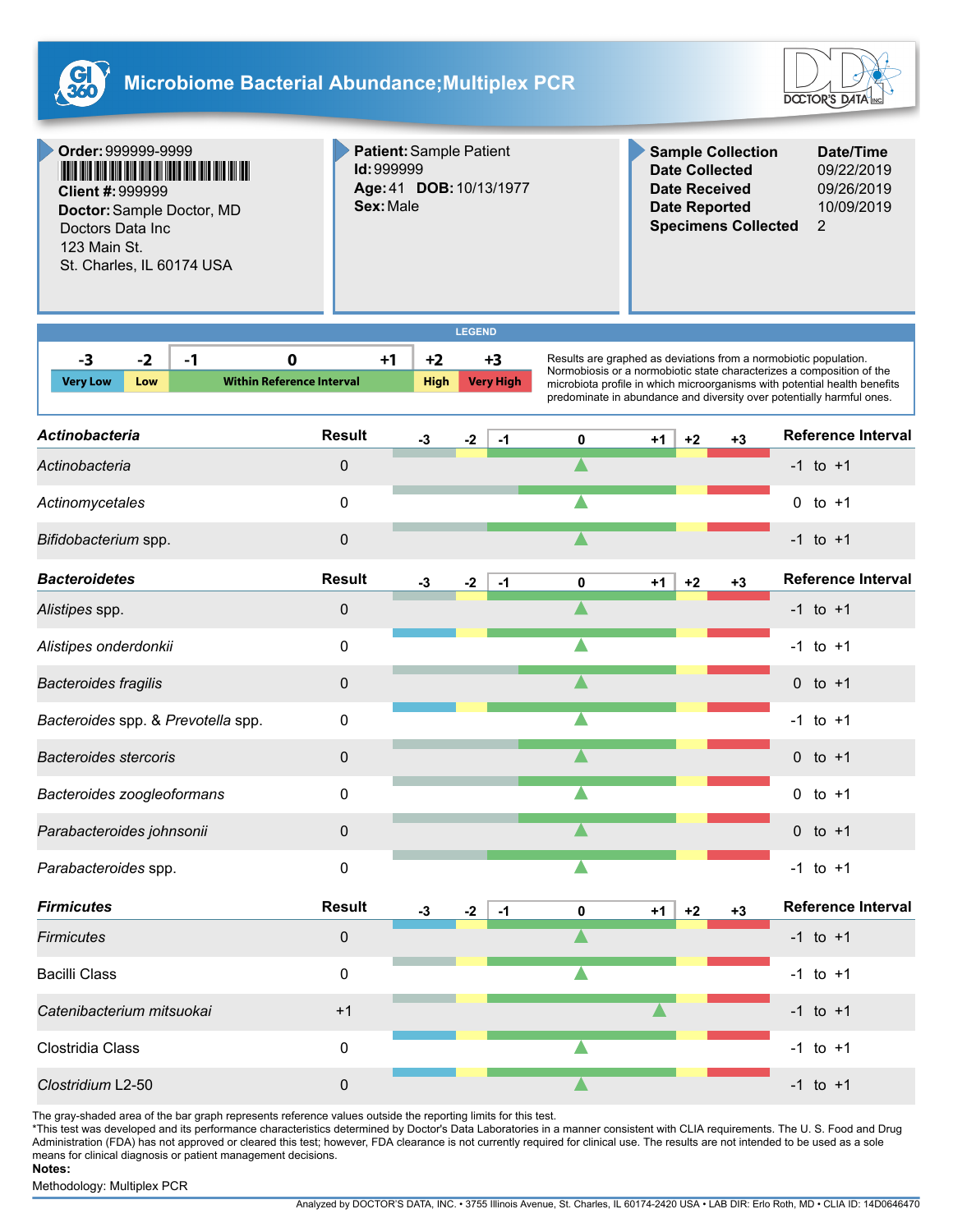



**Order:**999999-9999 **Client #:**999999

**Doctor:**Sample Doctor, MD Doctors Data Inc 123 Main St. St. Charles, IL 60174 USA

**Patient:**Sample Patient **Id:**999999 **Age:**41 **DOB:**10/13/1977 **Sex:**Male

**Sample Collection Date/Time Date Collected** 09/22/2019 **Date Received** 09/26/2019 **Date Reported** 10/09/2019 **Specimens Collected** 2

| <b>Firmicutes</b>                                            | <b>Result</b> | $-3$ | $-2$ | $-1$ | $\mathbf 0$ | $+1$ | $+2$ | $+3$ | <b>Reference Interval</b> |
|--------------------------------------------------------------|---------------|------|------|------|-------------|------|------|------|---------------------------|
| Dialister invisus                                            | $+1$          |      |      |      |             |      |      |      | 0 to $+1$                 |
| Dialister invisus & Megasphaera<br>micronuciformis           | $+1$          |      |      |      |             |      |      |      | $0$ to $+1$               |
| Dorea spp.                                                   | 0             |      |      |      |             |      |      |      | $0$ to $+1$               |
| Eubacterium biforme                                          | $+1$          |      |      |      |             |      |      |      | $0$ to $+1$               |
| Eubacterium hallii                                           | 0             |      |      |      |             |      |      |      | $-1$ to $+1$              |
| Eubacterium rectale                                          | 0             |      |      |      |             |      |      |      | $\mathbf{0}$<br>to +1     |
| Eubacterium siraeum                                          | 0             |      |      |      |             |      |      |      | $-1$ to $+1$              |
| Faecalibacterium prausnitzii                                 | 0             |      |      |      |             |      |      |      | $-1$ to $+1$              |
| Lachnospiraceae                                              | 0             |      |      |      |             |      |      |      | $-1$ to $+1$              |
| Lactobacillus ruminis & Pediococcus<br>acidilactici          | 0             |      |      |      |             |      |      |      | $0$ to $+1$               |
| Lactobacillus spp.                                           | $+1$          |      |      |      |             |      |      |      | $0$ to $+1$               |
| Phascolarctobacterium spp.                                   | 0             |      |      |      |             |      |      |      | $0$ to $+1$               |
| Ruminococcus albus & R. bromii                               | $+2$          |      |      |      |             |      |      |      | 0 to $+1$                 |
| Ruminococcus gnavus                                          | $\Omega$      |      |      |      |             |      |      |      | $0$ to $+1$               |
| Streptococcus agalactiae & Eubacterium<br>rectale            | 0             |      |      |      |             |      |      |      | $0$ to $+1$               |
| Streptococcus salivarius ssp.<br>thermophilus & S. sanguinis | 0             |      |      |      |             |      |      |      | $-1$ to $+1$              |
| Streptococcus salivarius ssp.<br>thermophilus                | $\pmb{0}$     |      |      |      |             |      |      |      | $0$ to $+1$               |
| Streptococcus spp.                                           | 0             |      |      |      |             |      |      |      | $\mathbf 0$<br>to $+1$    |
| Veillonella spp.                                             | 0             |      |      |      |             |      |      |      | $-1$ to $+1$              |

The gray-shaded area of the bar graph represents reference values outside the reporting limits for this test.

\*This test was developed and its performance characteristics determined by Doctor's Data Laboratories in a manner consistent with CLIA requirements. The U. S. Food and Drug Administration (FDA) has not approved or cleared this test; however, FDA clearance is not currently required for clinical use. The results are not intended to be used as a sole means for clinical diagnosis or patient management decisions.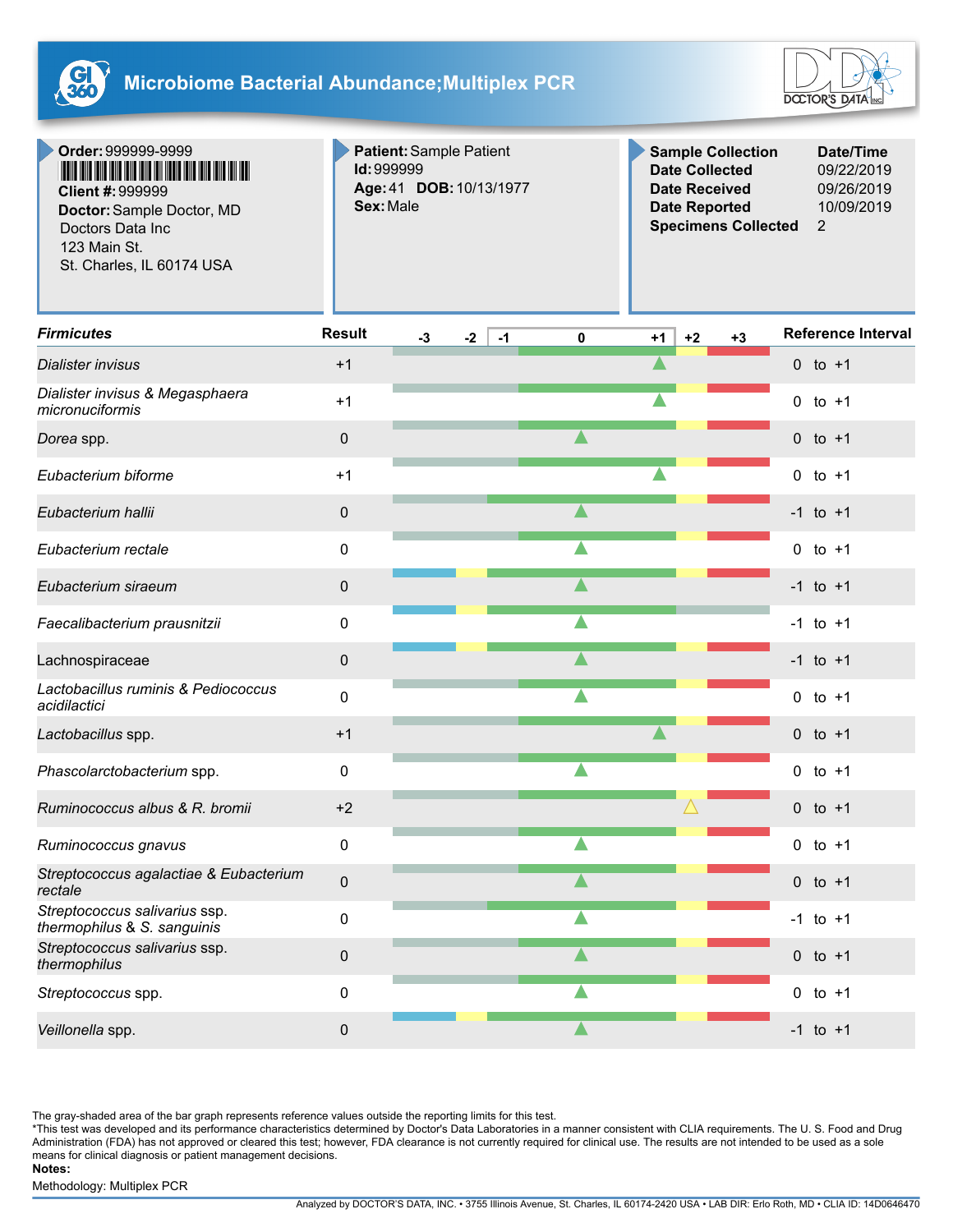



| Order: 999999-9999<br><b>Client #: 999999</b><br>Doctor: Sample Doctor, MD<br>Doctors Data Inc<br>123 Main St.<br>St. Charles, IL 60174 USA | <b>Patient: Sample Patient</b><br><b>Id: 999999</b><br>Age: 41 DOB: 10/13/1977<br>Sex: Male |      |      |      |   | <b>Sample Collection</b><br><b>Date Collected</b><br><b>Date Received</b><br><b>Date Reported</b><br><b>Specimens Collected</b> |      |      |          | Date/Time<br>09/22/2019<br>09/26/2019<br>10/09/2019<br>2 |
|---------------------------------------------------------------------------------------------------------------------------------------------|---------------------------------------------------------------------------------------------|------|------|------|---|---------------------------------------------------------------------------------------------------------------------------------|------|------|----------|----------------------------------------------------------|
| Proteobacteria                                                                                                                              | <b>Result</b>                                                                               | $-3$ | $-2$ | $-1$ | 0 | $+1$                                                                                                                            | $+2$ | $+3$ |          | Reference Interval                                       |
| Proteobacteria                                                                                                                              | $\Omega$                                                                                    |      |      |      |   |                                                                                                                                 |      |      |          | 0 to $+1$                                                |
| Escherichia spp.                                                                                                                            | $+1$                                                                                        |      |      |      |   |                                                                                                                                 |      |      |          | $-1$ to $+1$                                             |
| <b>Tenericutes</b>                                                                                                                          | <b>Result</b>                                                                               | $-3$ | $-2$ | $-1$ | 0 | $+1$                                                                                                                            | $+2$ | $+3$ |          | <b>Reference Interval</b>                                |
| Mycoplasma hominis                                                                                                                          | $\Omega$                                                                                    |      |      |      |   |                                                                                                                                 |      |      |          | $-1$ to $+1$                                             |
| Verrucomicrobia                                                                                                                             | <b>Result</b>                                                                               | $-3$ | $-2$ | $-1$ | 0 | $+1$                                                                                                                            | $+2$ | $+3$ |          | Reference Interval                                       |
| Akkermansia muciniphila                                                                                                                     | $\Omega$                                                                                    |      |      |      |   |                                                                                                                                 |      |      | $\Omega$ | to $+1$                                                  |



### **Microbiome Abundance Information:**

The GI360™ Microbiome Profile is a gut microbiota profiling test that characterizes patient results by determining deviation from a well-defined state of normobiosis using PCR. The profiling approach contrasts to direct diagnosis of a particular disease by detecting one organism. Characteristic sets of bacteria are required in a healthy normobiotic gut, and deviation will represent a potentially dysbiotic state. Measurement of deviation in bacterial microbiota makes it possible to characterize differences in the patient's results based on an established algorithm that defines normobiosis. By combining information from a well-defined set of predetermined PCR probes, this test enables highly reproducible and standardized information to be derived from the complex human microbiota. A summary web graphic chart is provided to represent bacterial abundance and diversity within a stool sample.



The gray-shaded area of the bar graph represents reference values outside the reporting limits for this test.

\*This test was developed and its performance characteristics determined by Doctor's Data Laboratories in a manner consistent with CLIA requirements. The U. S. Food and Drug Administration (FDA) has not approved or cleared this test; however, FDA clearance is not currently required for clinical use. The results are not intended to be used as a sole means for clinical diagnosis or patient management decisions.

### Methodology: Multiplex PCR

**Notes:**

Analyzed by DOCTOR'S DATA, INC. • 3755 Illinois Avenue, St. Charles, IL 60174-2420 USA • LAB DIR: Erlo Roth, MD • CLIA ID: 14D0646470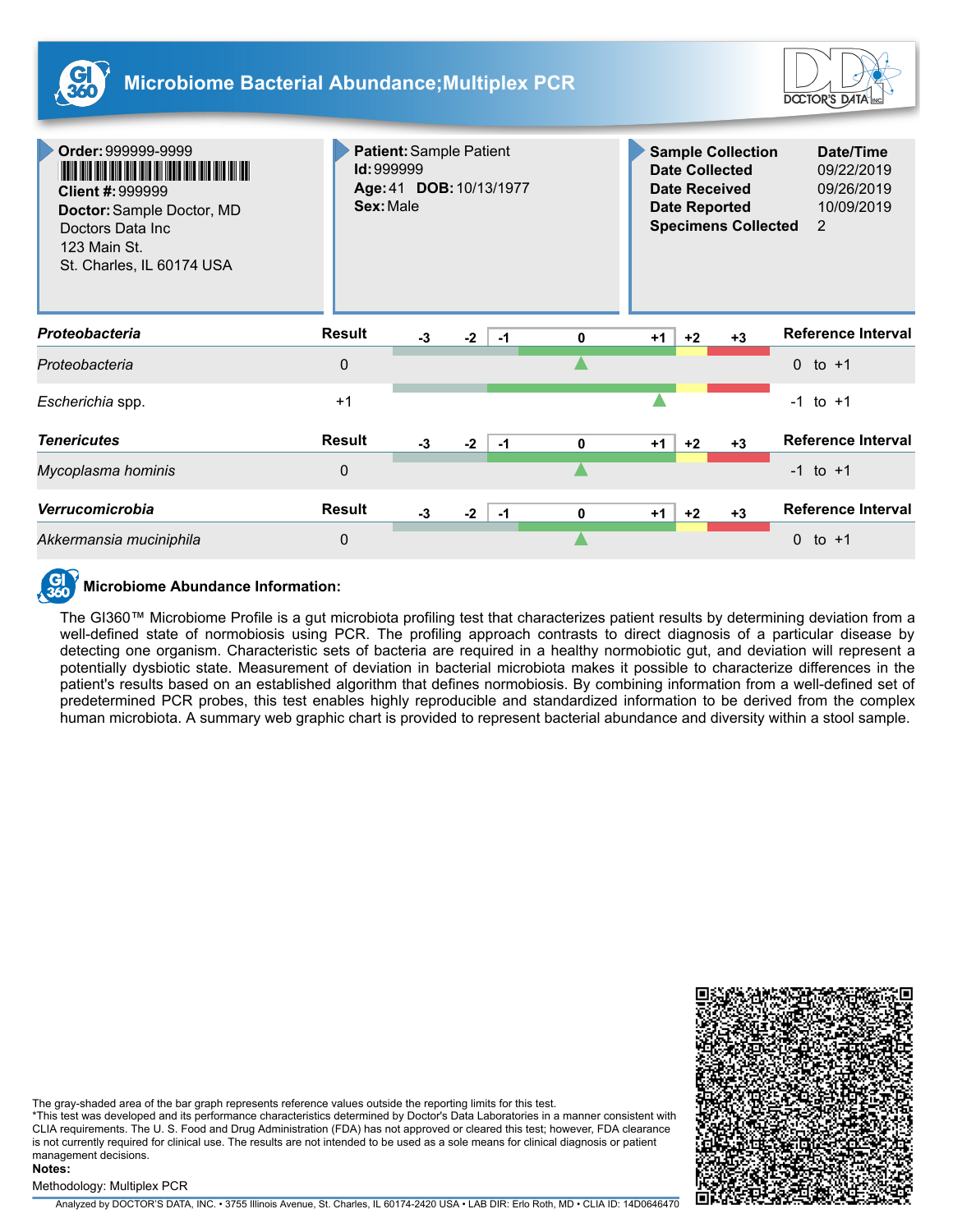



**Order:**999999-9999 <u> I han an taile ann an t-Ina ann an t-Ina ann an t-Ina ann an t-Ina ann an t-</u> **Client #:**999999

**Doctor:**Sample Doctor, MD Doctors Data Inc 123 Main St. St. Charles, IL 60174 USA

**Patient:**Sample Patient **Id:**999999 **Age:**41 **DOB:**10/13/1977 **Sex:**Male

**Sample Collection Date/Time Date Collected** 09/22/2019 **Date Received** 09/26/2019 **Date Reported** 10/09/2019 **Specimens Collected** 2

| <b>Viruses</b>                                                | Result        |  |
|---------------------------------------------------------------|---------------|--|
| Adenovirus F40/41                                             | Negative      |  |
| Norovirus GI/GII                                              | Negative      |  |
| <b>Rotavirus A</b>                                            | Negative      |  |
| <b>Pathogenic Bacteria</b>                                    | <b>Result</b> |  |
| Campylobacter (C. jejuni, C. coli and C. lari)                | Negative      |  |
| Clostridium difficile (Toxin A/B)                             | Negative      |  |
| Escherichia coli O157                                         | Negative      |  |
| Enterotoxigenic Escherichia coli (ETEC) It/st                 | Negative      |  |
| Salmonella spp.                                               | Negative      |  |
| Shiga-like toxin-producing Escherichia coli (STEC) stx1/stx2  | Negative      |  |
| Shigella (S. boydii, S. sonnei, S. flexneri & S. dysenteriae) | Positive      |  |
| Vibrio cholerae                                               | Negative      |  |
| <b>Parasites</b>                                              | <b>Result</b> |  |
| Blastocystis hominis*                                         | Negative      |  |
| Blastocystis hominis subtype 1 & 3*                           | Negative      |  |
| Cryptosporidium (C. parvum and C. hominis)                    | Negative      |  |
| Dientamoeba fragilis*                                         | Negative      |  |
| Entamoeba histolytica                                         | Negative      |  |
| Giardia duodenalis (AKA intestinalis & lamblia)               | Negative      |  |



\*This test was developed and its performance characteristics determined by Doctor's Data Laboratories in a manner consistent with CLIA requirements. The U. S. Food and Drug Administration (FDA) has not approved or cleared this test; however, FDA clearance is not currently required for clinical use. The results are not intended to be used as a sole means for clinical diagnosis or patient management decisions. **Notes:**

Methodology: Multiplex PCR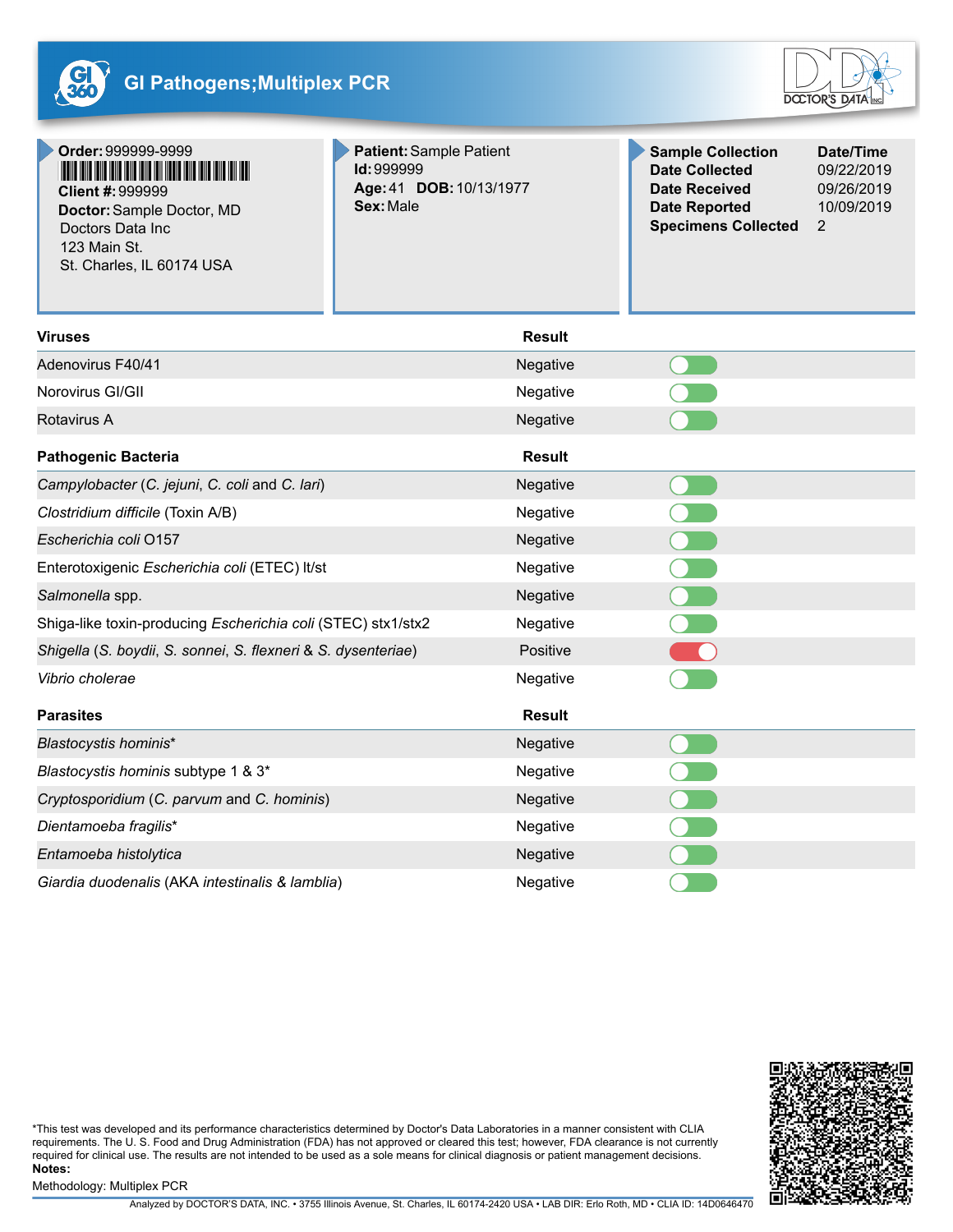



# **Order:**999999-9999 **Client #:**999999

**Doctor:**Sample Doctor, MD Doctors Data Inc 123 Main St. St. Charles, IL 60174 USA

**Patient:**Sample Patient **Id:**999999 **Age:**41 **DOB:**10/13/1977 **Sex:**Male

**Sample Collection Date/Time Date Collected** 09/22/2019 **Date Received** 09/26/2019 **Date Reported** 10/09/2019 **Specimens Collected** 2

| <b>Result</b>       |  |
|---------------------|--|
| Not Detected        |  |
| Not Detected        |  |
| <b>Not Detected</b> |  |
| Not Detected        |  |
| Not Detected        |  |
| Not Detected        |  |
| Not Detected        |  |
| Not Detected        |  |
| Not Detected        |  |
| Not Detected        |  |
| <b>Not Detected</b> |  |
| Not Detected        |  |
| <b>Not Detected</b> |  |
| Not Detected        |  |
| Not Detected        |  |
| <b>Result</b>       |  |
| Not Detected        |  |
| Not Detected        |  |
| Not Detected        |  |
| Not Detected        |  |
| Not Detected        |  |
| <b>Result</b>       |  |
| Not Detected        |  |
| Not Detected        |  |
| Not Detected        |  |
| Not Detected        |  |
| <b>Result</b>       |  |
| Not Detected        |  |
|                     |  |

**Notes:**

Methodology: Microscopy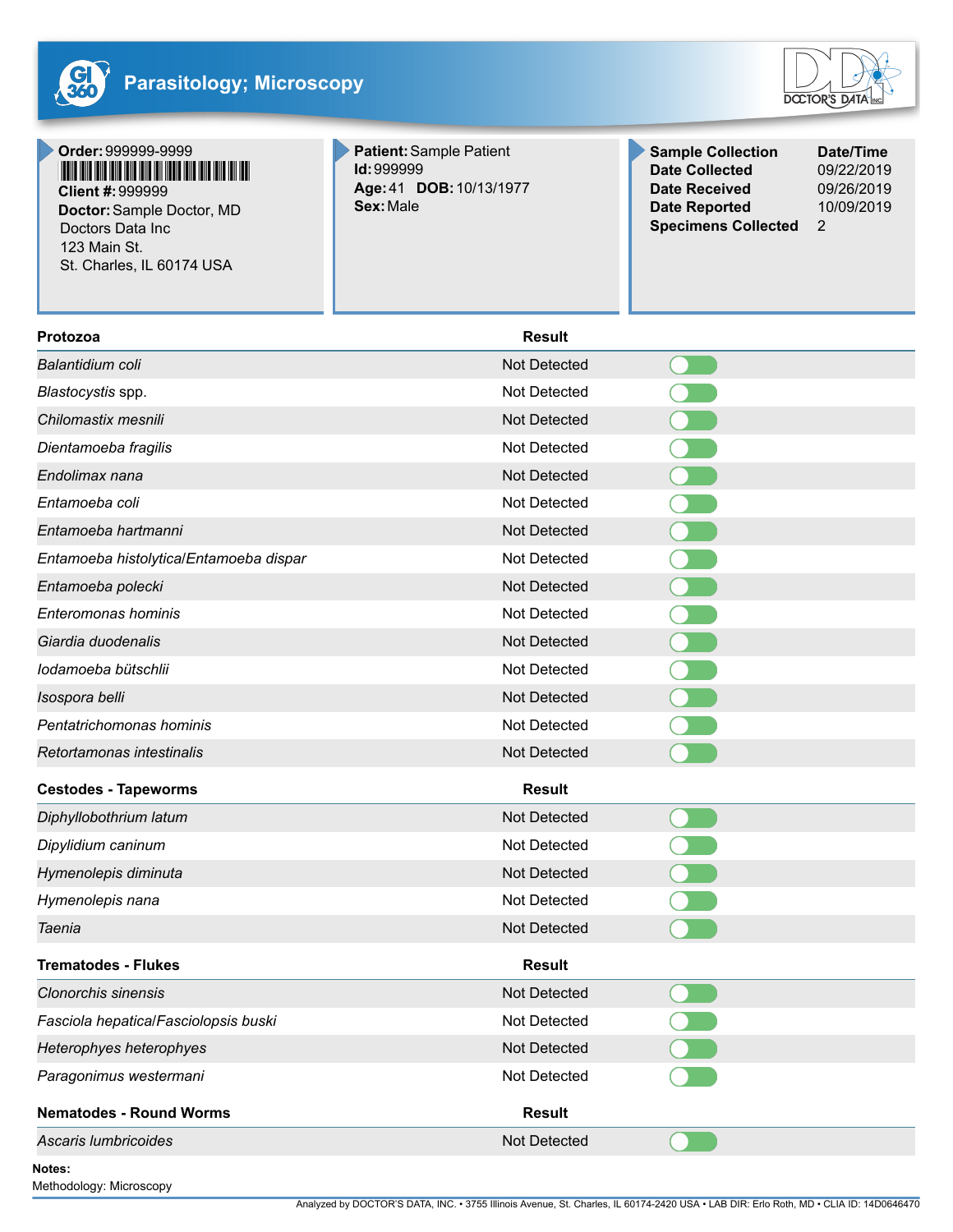



| Order: 999999-9999<br><u>The the the theory and the theory of the theory and</u><br>Client #: 999999<br>Doctor: Sample Doctor, MD<br>Doctors Data Inc<br>123 Main St.<br>St. Charles, IL 60174 USA | Patient: Sample Patient<br>Id: 999999<br>Age: 41 DOB: 10/13/1977<br>Sex: Male | <b>Sample Collection</b><br><b>Date Collected</b><br><b>Date Received</b><br><b>Date Reported</b><br><b>Specimens Collected</b> | Date/Time<br>09/22/2019<br>09/26/2019<br>10/09/2019<br>$\overline{2}$ |
|----------------------------------------------------------------------------------------------------------------------------------------------------------------------------------------------------|-------------------------------------------------------------------------------|---------------------------------------------------------------------------------------------------------------------------------|-----------------------------------------------------------------------|
| <b>Nematodes - Round Worms</b>                                                                                                                                                                     | <b>Result</b>                                                                 |                                                                                                                                 |                                                                       |
| Capillaria hepatica                                                                                                                                                                                | <b>Not Detected</b>                                                           |                                                                                                                                 |                                                                       |
| Capillaria philippinensis                                                                                                                                                                          | Not Detected                                                                  |                                                                                                                                 |                                                                       |
| Enterobius vermicularis                                                                                                                                                                            | <b>Not Detected</b>                                                           |                                                                                                                                 |                                                                       |
| Hookworm                                                                                                                                                                                           | Not Detected                                                                  | $\bullet$                                                                                                                       |                                                                       |
| Strongyloides stercoralis                                                                                                                                                                          | Not Detected                                                                  |                                                                                                                                 |                                                                       |
| Trichuris trichiura                                                                                                                                                                                | Not Detected                                                                  |                                                                                                                                 |                                                                       |
| <b>Other Markers</b>                                                                                                                                                                               | <b>Result</b>                                                                 |                                                                                                                                 | <b>Reference Interval</b>                                             |
| Yeast                                                                                                                                                                                              | Rare                                                                          |                                                                                                                                 | Not Detected - Rare                                                   |
| <b>RBC</b>                                                                                                                                                                                         | Rare                                                                          |                                                                                                                                 | Not Detected - Rare                                                   |
| <b>WBC</b>                                                                                                                                                                                         | <b>Not Detected</b>                                                           |                                                                                                                                 | Not Detected - Rare                                                   |
| Muscle fibers                                                                                                                                                                                      | Not Detected                                                                  |                                                                                                                                 | Not Detected - Rare                                                   |
| Vegetable fibers                                                                                                                                                                                   | Rare                                                                          |                                                                                                                                 | Not Detected - Few                                                    |
| Charcot-Leyden Crystals                                                                                                                                                                            | <b>Not Detected</b>                                                           |                                                                                                                                 | Not Detected                                                          |
| Pollen                                                                                                                                                                                             | Not Detected                                                                  |                                                                                                                                 | Not Detected                                                          |
| <b>Macroscopic Appearance</b>                                                                                                                                                                      | <b>Result</b>                                                                 |                                                                                                                                 | <b>Reference Interval</b>                                             |
| Color                                                                                                                                                                                              | <b>Brown</b>                                                                  | <b>Brown</b>                                                                                                                    |                                                                       |
| Consistency                                                                                                                                                                                        | Soft                                                                          | Soft                                                                                                                            |                                                                       |
| <b>Mucus</b>                                                                                                                                                                                       | Negative                                                                      | Negative                                                                                                                        |                                                                       |
|                                                                                                                                                                                                    |                                                                               |                                                                                                                                 |                                                                       |

## **Parasitology Information:**

- One negative parasitology x1 specimen does not rule out the possibility of parasitic disease, parasitology x3 is recommended. This test is not designed to detect *Cyclospora cayetanensis* or *Microsproridia* spp.
- Intestinal parasites are abnormal inhabitants of the gastrointestinal tract that have the potential to cause damage to their host.  $\bullet$ The presence of any parasite within the intestine generally confirms that the patient has acquired the organism through fecal-oral contamination. Damage to the host includes parasitic burden, migration, blockage and pressure. Immunologic inflammation, hypersensitivity reactions and cytotoxicity also play a large role in the morbidity of these diseases. The infective dose often relates to severity of the disease and repeat encounters can be additive.
- There are two main classes of intestinal parasites, they include protozoa and helminths. The protozoa typically have two stages; the trophozoite stage that is the metabolically active, invasive stage and the cyst stage, which is the vegetative inactive form resistant to unfavorable environmental conditions outside the human host. Helminths are large, multicellular organisms. Like protozoa, helminths can be either free-living or parasitic in nature. In their adult form, helminths cannot multiply in humans.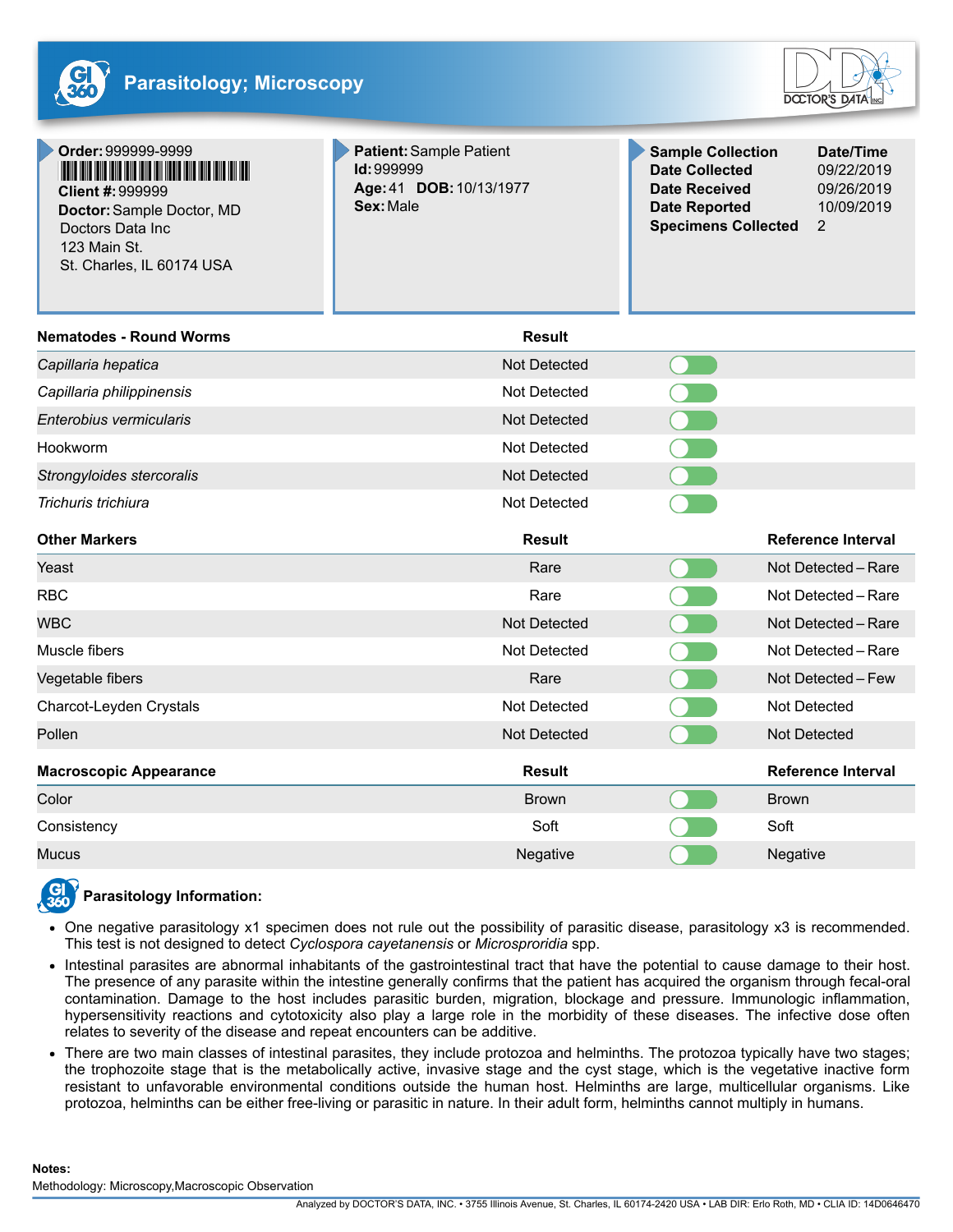





Doctors Data Inc 123 Main St. St. Charles, IL 60174 USA

**Patient:**Sample Patient **Id:**999999 **Age:**41 **DOB:**10/13/1977 **Sex:**Male

**Sample Collection Date/Time Date Collected** 09/22/2019 **Date Received** 09/26/2019 **Date Reported** 10/09/2019 **Specimens Collected** 2

- In general, acute manifestations of parasitic infection may involve diarrhea with or without mucus and or blood, fever, nausea, or abdominal pain. However these symptoms do not always occur. Consequently, parasitic infections may not be diagnosed or eradicated. If left untreated, chronic parasitic infections can cause damage to the intestinal lining and can be an unsuspected cause of illness and fatigue. Chronic parasitic infections can also be associated with increased intestinal permeability, irritable bowel syndrome, irregular bowel movements, malabsorption, gastritis or indigestion, skin disorders, joint pain, allergic reactions, and decreased immune function.
- In some instances, parasites may enter the circulation and travel to various organs causing severe organ diseases such as liver abscesses and cysticercosis. In addition, some larval migration can cause pneumonia and in rare cases hyper infection syndrome with large numbers of larvae being produced and found in every tissue of the body.
- **Red Blood Cells** (RBC) in the stool may be associated with a parasitic or bacterial infection, or an inflammatory bowel condition such as ulcerative colitis. Colorectal cancer, anal fistulas, and hemorrhoids should also be ruled out.
- **White Blood Cells** (WBC) and **Mucus** in the stool can occur with bacterial and parasitic infections, with mucosal irritation, and inflammatory bowel diseases such as Crohn's disease or ulcerative colitis
- **Muscle fibers** in the stool are an indicator of incomplete digestion. Bloating, flatulence, feelings of "fullness" may be associated with increase in muscle fibers.
- **Vegetable fibers** in the stool may be indicative of inadequate chewing, or eating "on the run".
- **Color:** Stool is normally brown because of pigments formed by bacteria acting on bile introduced into the digestive system from the liver. While certain conditions can cause changes in stool color, many changes are harmless and are caused by pigments in foods or dietary supplements.
- **Consistency:** Stool normally contains about 75% water and ideally should be formed and soft. Stool consistency can vary based upon transit time and water absorption.

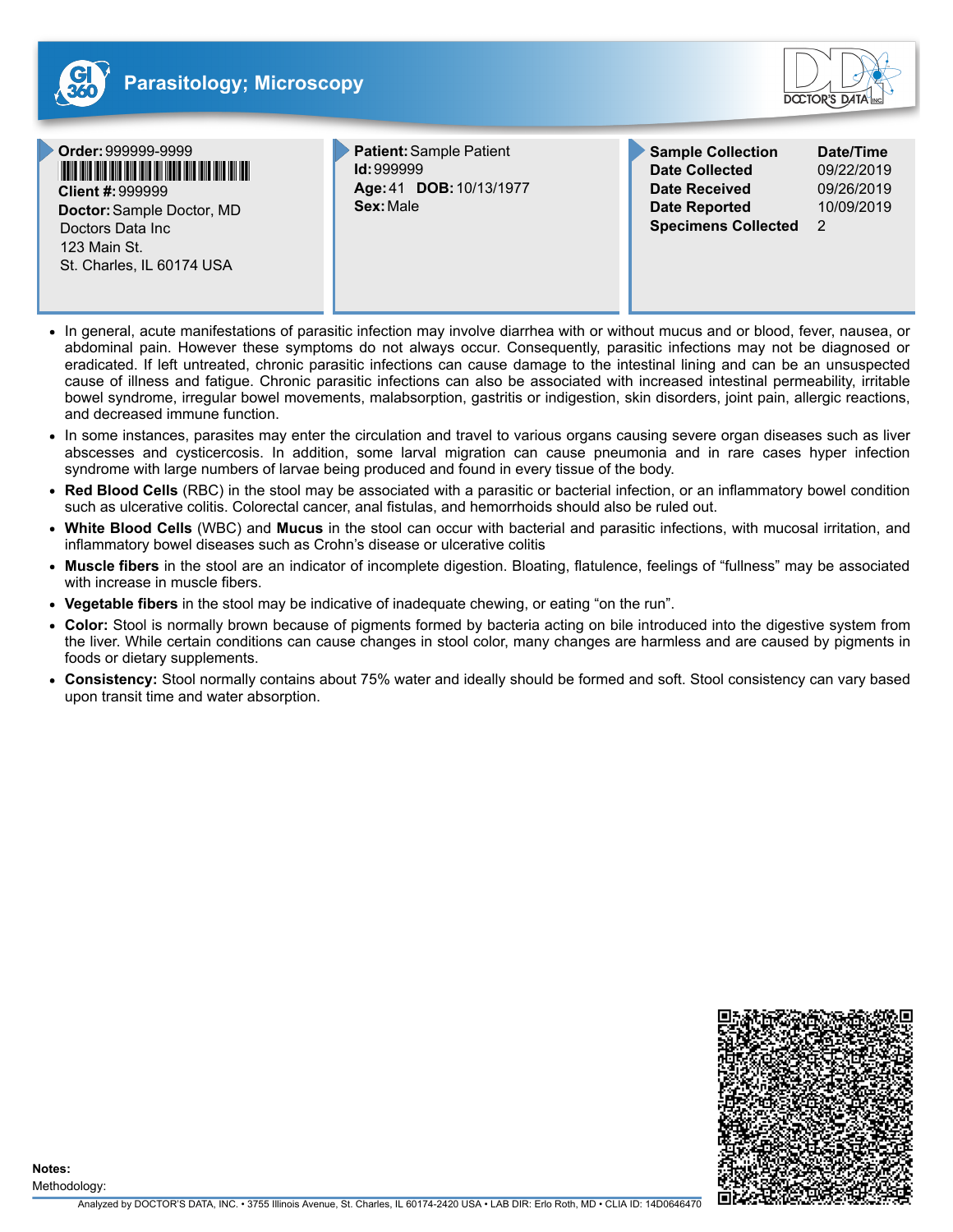**Order:**999999-9999



**Sample Collection Date/Time Date Collected** 09/22/2019

| <b>Client #: 999999</b><br>Doctor: Sample Doctor, MD<br>Doctors Data Inc<br>123 Main St.<br>St. Charles, IL 60174 USA | Sex: Male     | Age: 41 DOB: 10/13/1977 |      |             |      | <b>Date Received</b><br><b>Date Reported</b><br><b>Specimens Collected</b> | 09/26/2019<br>10/09/2019<br>2 |
|-----------------------------------------------------------------------------------------------------------------------|---------------|-------------------------|------|-------------|------|----------------------------------------------------------------------------|-------------------------------|
| <b>Pathogenic Bacteria</b>                                                                                            | <b>Result</b> | <b>NG</b>               | $1+$ | $2+$        | $3+$ | $4+$                                                                       | <b>Reference Interval</b>     |
| Aeromonas spp.                                                                                                        | <b>NG</b>     |                         |      |             |      |                                                                            | No Growth                     |
| Edwardsiella tarda                                                                                                    | <b>NG</b>     |                         |      |             |      |                                                                            | No Growth                     |
| Plesiomonas shigelloides                                                                                              | <b>NG</b>     |                         |      |             |      |                                                                            | No Growth                     |
| Possible Salmonella group                                                                                             | <b>NG</b>     |                         |      |             |      |                                                                            | No Growth                     |
| Possible Shigella group                                                                                               | $4+$          |                         |      |             |      |                                                                            | No Growth                     |
| Possible Vibrio cholerae                                                                                              | <b>NG</b>     |                         |      |             |      |                                                                            | No Growth                     |
| Vibrio spp                                                                                                            | <b>NG</b>     |                         |      |             |      |                                                                            | No Growth                     |
| Yersinia spp.                                                                                                         | <b>NG</b>     |                         |      |             |      |                                                                            | No Growth                     |
| <b>Imbalance Bacteria</b>                                                                                             | <b>Result</b> | NG                      | $1+$ | $2+$        | $3+$ | $4+$                                                                       | <b>Reference Interval</b>     |
| Comamonas kerstersii                                                                                                  | $1+$          |                         |      |             |      |                                                                            | No Growth                     |
| Klebsiella pneumoniae                                                                                                 | $2+$          |                         |      | $\triangle$ |      |                                                                            | No Growth                     |
| Lactococcus garvieae                                                                                                  | $4+$          |                         |      |             |      |                                                                            | No Growth                     |
| Mucoid Escherichia coli                                                                                               | $2+$          |                         |      | $\triangle$ |      |                                                                            | No Growth                     |
| Yeast                                                                                                                 | <b>Result</b> | <b>NG</b>               | $1+$ | $2+$        | $3+$ | $4+$                                                                       | Reference Interval            |
| No yeast isolated                                                                                                     | <b>NG</b>     |                         |      |             |      |                                                                            |                               |

**Patient:**Sample Patient

**Id:**999999



### **Microbiology Information:**

- **Pathogenic bacteria** consist of known pathogenic bacteria that can cause disease in the GI tract. They are present due to the consumption of contaminated food or water, exposure to animals, fish, or amphibians known to harbor the organism. These organisms can be detected by either Multiplex PCR or microbiology culture.
- **Imbalanced bacteria** are usually neither pathogenic nor beneficial to the host GI tract. Imbalances can occur when there are insufficient levels of beneficial bacteria and increased levels of commensal bacteria. Certain commensal bacteria are reported as dysbiotic at higher levels.
- **Yeast** may normally be present in small quantities in the skin, mouth, and intestine. When investigating the presence of yeast, disparity may exist between culturing and microscopic examination. Yeast are not uniformly dispersed throughout the stool and this may lead to undetectable or low levels of yeast identified by microscopy, despite culture and identified yeast species. Conversely, microscopic examination may reveal a significant amount of yeast present but no viable yeast cultured. Yeast may not always survive transit through the intestines. Nonviable diet-derived yeast may also be detected microscopically. Consideration of clinical intervention for yeast detected microscopically should be made in the context of other findings and presentation of symptoms.





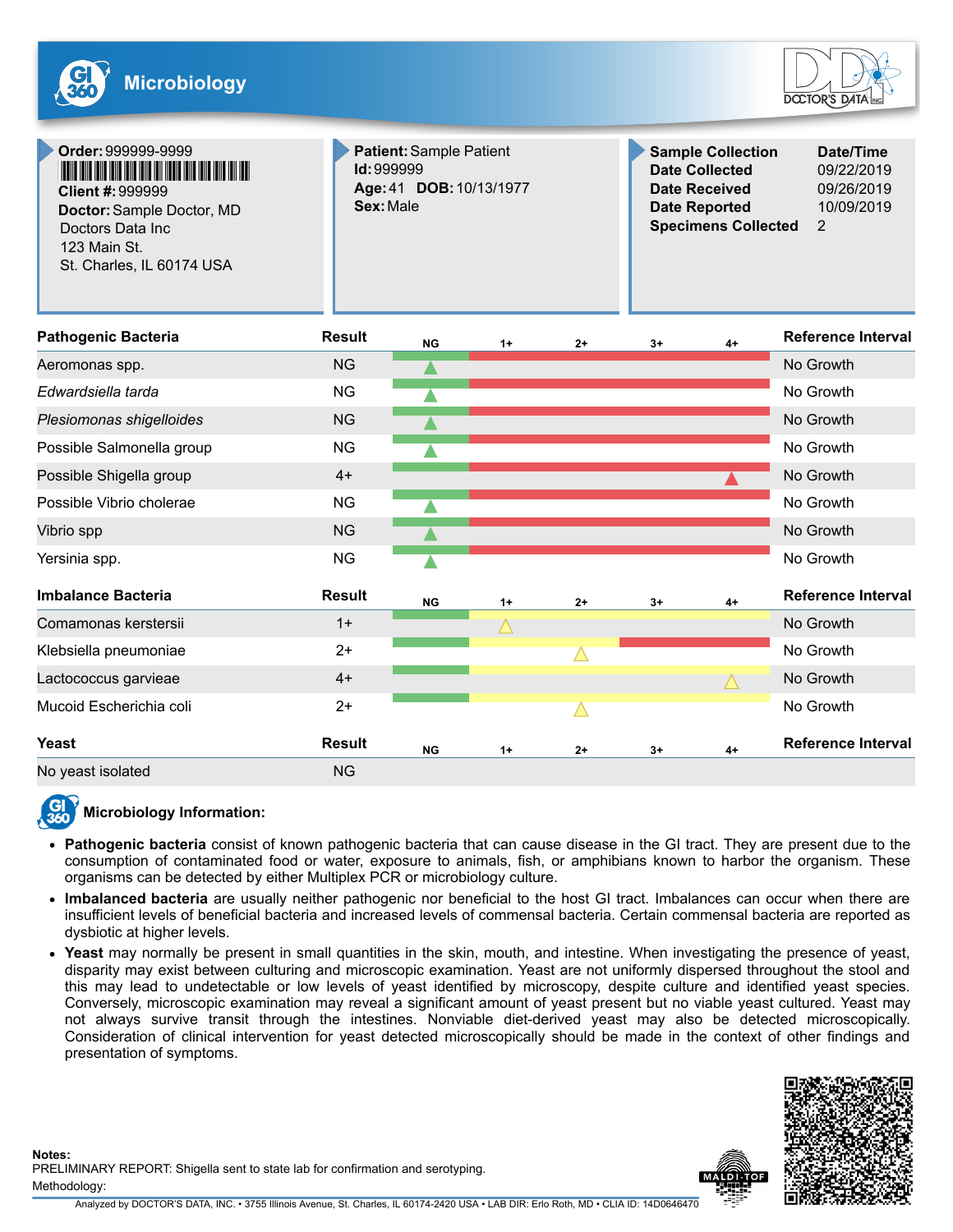

| Order: 999999-9999<br>Client #: 999999<br>Doctor: Sample Doctor, MD<br>Doctors Data Inc<br>123 Main St.<br>St. Charles, IL 60174 USA | <b>Id: 999999</b><br>Sex: Male | Patient: Sample Patient<br>Age: 41 DOB: 10/13/1977 |   | <b>Sample Collection</b><br><b>Date Collected</b><br><b>Date Received</b><br><b>Date Reported</b><br><b>Specimens Collected</b> | Date/Time<br>09/22/2019<br>09/26/2019<br>10/09/2019<br>$\overline{2}$ |                           |  |
|--------------------------------------------------------------------------------------------------------------------------------------|--------------------------------|----------------------------------------------------|---|---------------------------------------------------------------------------------------------------------------------------------|-----------------------------------------------------------------------|---------------------------|--|
| <b>Digestion Absorption</b>                                                                                                          | <b>Result</b>                  | <b>Unit</b>                                        |   | <b>WRI</b>                                                                                                                      | H                                                                     | Reference Interval        |  |
| Elastase                                                                                                                             | 500                            | µg/mL                                              |   |                                                                                                                                 |                                                                       | > 200                     |  |
| <b>Fat Stain</b>                                                                                                                     | None                           |                                                    |   |                                                                                                                                 |                                                                       | None-Few                  |  |
| Carbohydrates                                                                                                                        | Negative                       |                                                    |   |                                                                                                                                 |                                                                       | Negative                  |  |
| <b>Inflammation</b>                                                                                                                  | <b>Result</b>                  | Unit                                               |   | <b>WRI</b>                                                                                                                      | H                                                                     | <b>Reference Interval</b> |  |
| Lactoferrin                                                                                                                          | 7.9                            | µg/mL                                              |   |                                                                                                                                 |                                                                       | < 13                      |  |
| Lysozyme*                                                                                                                            | 350                            | ng/mL                                              |   |                                                                                                                                 |                                                                       | $0 - 500$                 |  |
| Calprotectin*                                                                                                                        | 118                            | $\mu$ g/g                                          |   |                                                                                                                                 |                                                                       | < 50                      |  |
| Immunology                                                                                                                           | <b>Result</b>                  | <b>Unit</b>                                        | L | <b>WRI</b>                                                                                                                      | H                                                                     | <b>Reference Interval</b> |  |
| Secretory IgA*                                                                                                                       | 13.2                           | mg/dL                                              |   |                                                                                                                                 |                                                                       | $30 - 275$                |  |
| <b>Short Chain Fatty Acids</b>                                                                                                       | <b>Result</b>                  | <b>Unit</b>                                        | L | <b>WRI</b>                                                                                                                      | H                                                                     | <b>Reference Interval</b> |  |
| % Acetate                                                                                                                            | 38.9                           | $\frac{0}{0}$                                      |   |                                                                                                                                 |                                                                       | $50 - 72$                 |  |
| % Propionate                                                                                                                         | 22.4                           | $\frac{0}{0}$                                      |   |                                                                                                                                 |                                                                       | $11 - 25$                 |  |
| % Butyrate                                                                                                                           | 35.3                           | $\frac{0}{0}$                                      |   |                                                                                                                                 |                                                                       | $11 - 32$                 |  |
| % Valerate                                                                                                                           | 3.4                            | $\frac{0}{0}$                                      |   |                                                                                                                                 |                                                                       | $0.8 - 5.0$               |  |
| <b>Butyrate</b>                                                                                                                      | 6.3                            | mg/mL                                              |   |                                                                                                                                 |                                                                       | $0.8 - 4.0$               |  |
| <b>Total SCFA's</b>                                                                                                                  | 18                             | mg/mL                                              |   |                                                                                                                                 |                                                                       | $5.0 - 16.0$              |  |
| <b>Intestinal Health Markers</b>                                                                                                     | Result                         | Unit                                               |   | <b>WRI</b>                                                                                                                      | H                                                                     | <b>Reference Interval</b> |  |
| pH                                                                                                                                   | 6.1                            |                                                    |   |                                                                                                                                 |                                                                       | $5.8 - 7.0$               |  |
| <b>Occult Blood</b>                                                                                                                  | Negative                       |                                                    |   |                                                                                                                                 |                                                                       | Negative                  |  |

#### **GI Chemistry Information:**

**Elastase findings** can be used for the diagnosis or the exclusion of exocrine pancreatic insufficiency. Correlations between low levels and chronic pancreatitis and cancer have been reported. **Fat Stain:** Microscopic determination of fecal fat using Sudan IV staining is a qualitative procedure utilized to assess fat absorption and to detect steatorrhea. **Muscle fibers** in the stool are an indicator of incomplete digestion. Bloating, flatulence, feelings of "fullness" may be associated with increase in muscle fibers. **Vegetable fibers** in the stool may be indicative of inadequate chewing, or eating "on the run". **Carbohydrates:** The presence of reducing substances in stool specimens can indicate carbohydrate malabsorption.

**Notes:**

Methodology: Elisa,Microscopy,Colormetric,Gas Chromotography,ph Electrode RI= Reference Interval, L (blue)= Low (below RI), WRI (green)= Within RI (optimal), WRI (yellow)= Within RI (not optimal), H (red)= High (above RI)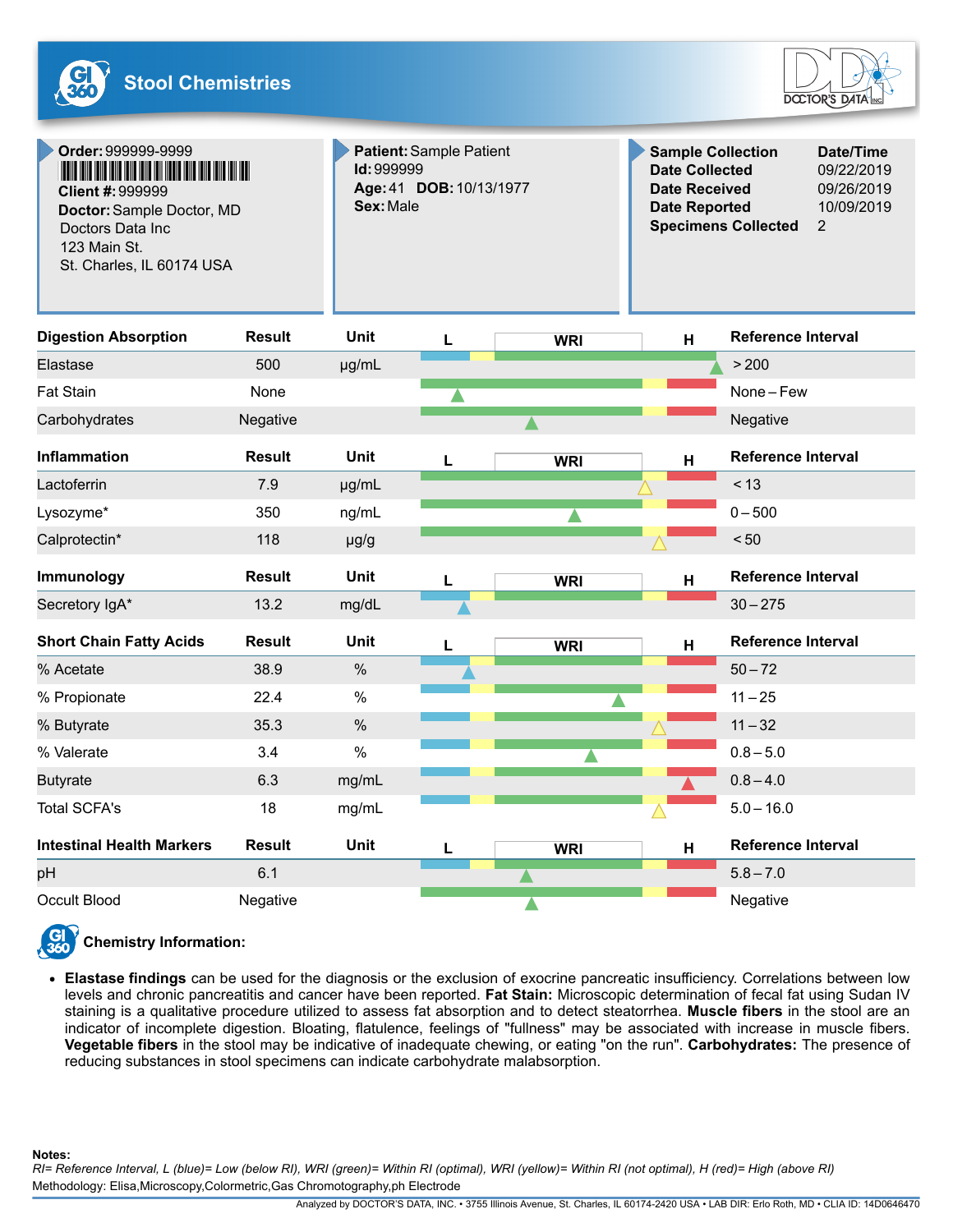

- **Lactoferrin** and **Calprotectin** are reliable markers for differentiating organic inflammation (IBD) from function symptoms (IBS) and for management of IBD. Monitoring levels of fecal lactoferrin and calprotectin can play an essential role in determining the effectiveness of therapy, are good predictors of IBD remission, and can indicate a low risk of relapse. **Lysozyme\*** is an enzyme secreted at the site of inflammation in the GI tract and elevated levels have been identified in IBD patients. **White Blood Cells** (WBC) and **Mucus** in the stool can occur with bacterial and parasitic infections, with mucosal irritation, and inflammatory bowel diseases such as Crohn's disease or ulcerative colitis.
- Secretory IgA<sup>\*</sup> (sIgA) is secreted by mucosal tissue and represents the first line of defense of the GI mucosa and is central to the normal function of the GI tract as an immune barrier. Elevated levels of sIgA have been associated with an upregulated immune response.
- **Short chain fatty acids (SCFAs):** SCFAs are the end product of the bacterial fermentation process of dietary fiber by beneficial  $\bullet$ flora in the gut and play an important role in the health of the GI as well as protecting against intestinal dysbiosis. Lactobacilli and bifidobacteria produce large amounts of short chain fatty acids, which decrease the pH of the intestines and therefore make the environment unsuitable for pathogens, including bacteria and yeast. Studies have shown that SCFAs have numerous implications in maintaining gut physiology. SCFAs decrease inflammation, stimulate healing, and contribute to normal cell metabolism and differentiation. Levels of **Butyrate** and **Total SCFA** in mg/mL are important for assessing overall SCFA production, and are reflective of beneficial flora levels and/or adequate fiber intake.
- **Red Blood Cells** (RBC) in the stool may be associated with a parasitic or bacterial infection, or an inflammatory bowel condition such as ulcerative colitis. Colorectal cancer, anal fistulas, and hemorrhoids should also be ruled out.
- **pH:** Fecal pH is largely dependent on the fermentation of fiber by the beneficial flora of the gut.
- **Occult blood:** A positive occult blood indicates the presence of free hemoglobin found in the stool, which is released when red blood cells are lysed.



Methodology: **Notes:** *RI= Reference Interval, L (blue)= Low (below RI), WRI (green)= Within RI (optimal), WRI (yellow)= Within RI (not optimal), H (red)= High (above RI)*